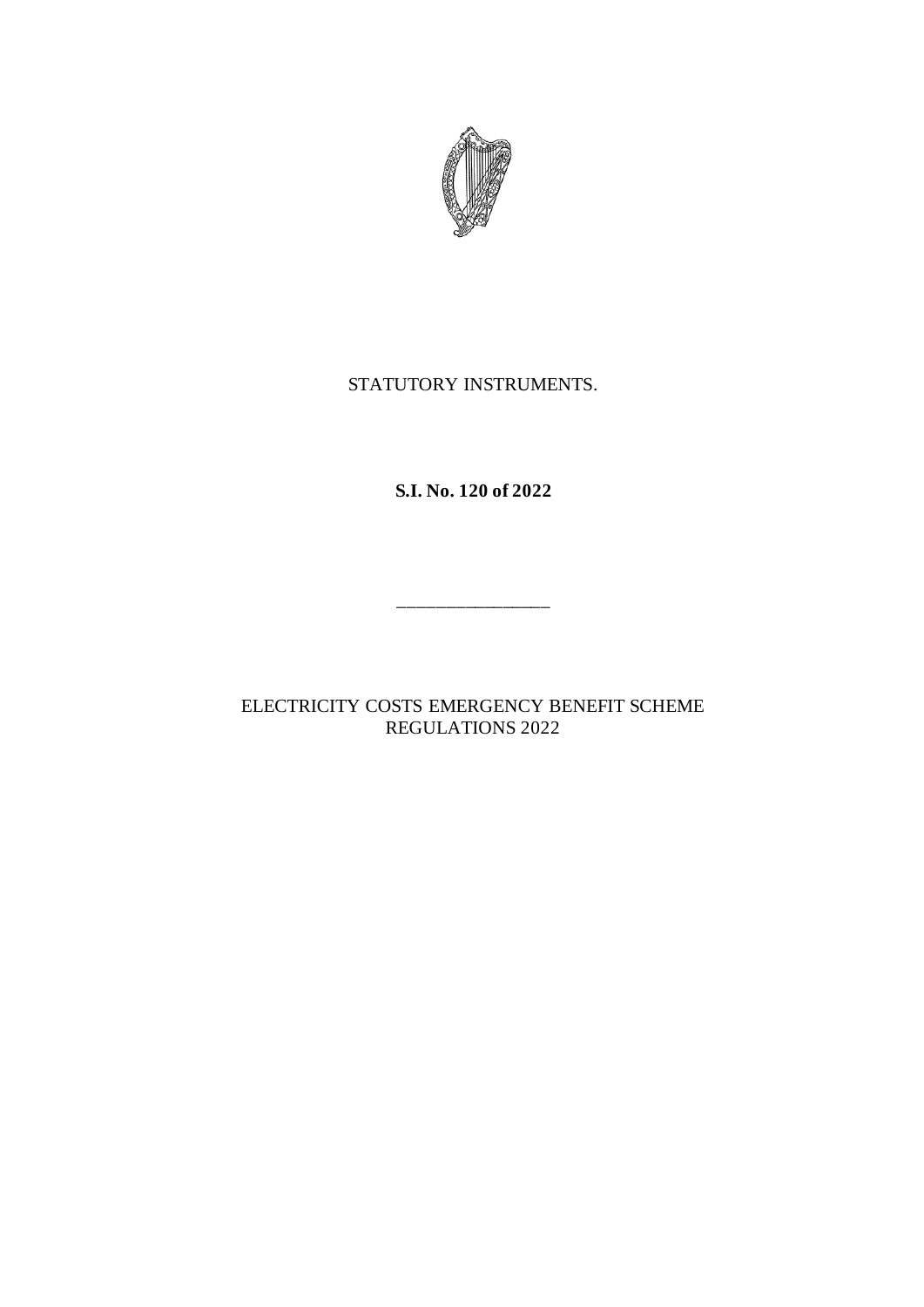## S.I. No. 120 of 2022

## ELECTRICITY COSTS EMERGENCY BENEFIT SCHEME REGULATIONS 2022

I, Eamon Ryan, Minister for the Environment, Climate and Communications, in exercise of the powers conferred on me by section 8 of the Electricity Costs (Domestic Electricity Accounts) Emergency Measures Act 2022 (No.1 of 2022), and with the consent of the Minister for Public Expenditure and Reform, hereby make the following regulations -

1. These Regulations may be cited as the Electricity Costs Emergency Benefit Scheme Regulations 2022.

2. In these Regulations, "Act of 2022" means the Electricity Costs (Domestic Electricity Accounts) Emergency Measures Act 2022 (No. 1 of 2022).

3. 24 March 2022 is the date prescribed for the purposes of section  $4(1)(a)$ of the Act of 2022.

4. 29 March 2022 is the date prescribed for the purposes of section 4(1)(e) of the Act of 2022.

5. The period beginning on 29 March 2022 and ending on 29 April 2 022 is the period prescribed for the purposes of section 4(1)(f) of the Act of 2022.

6. The period beginning on 1 April 2022 and ending on 30 June 2022 is the period prescribed for the purposes of section 5(2) of the Act of 2022.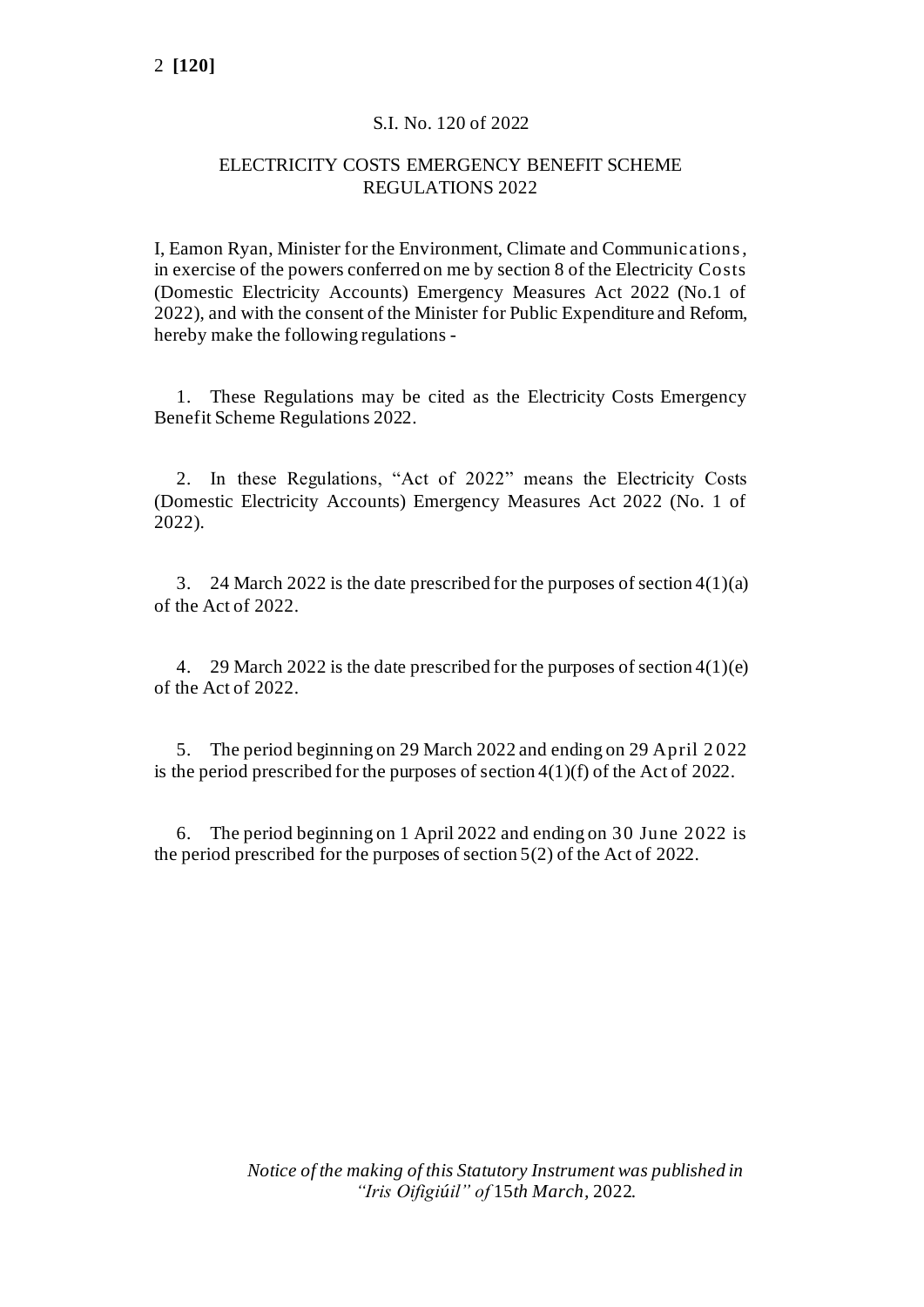The Minister for Public Expenditure and Reform consents to the making of the foregoing Regulations.



GIVEN under my Official Seal, 9 March, 2022.

MICHAEL MCGRATH, Minister for Environment, Public Expenditure and Reform.



GIVEN under my Official Seal, 9 March, 2022.

EAMON RYAN, Minister for Environment, Climate and Communications.